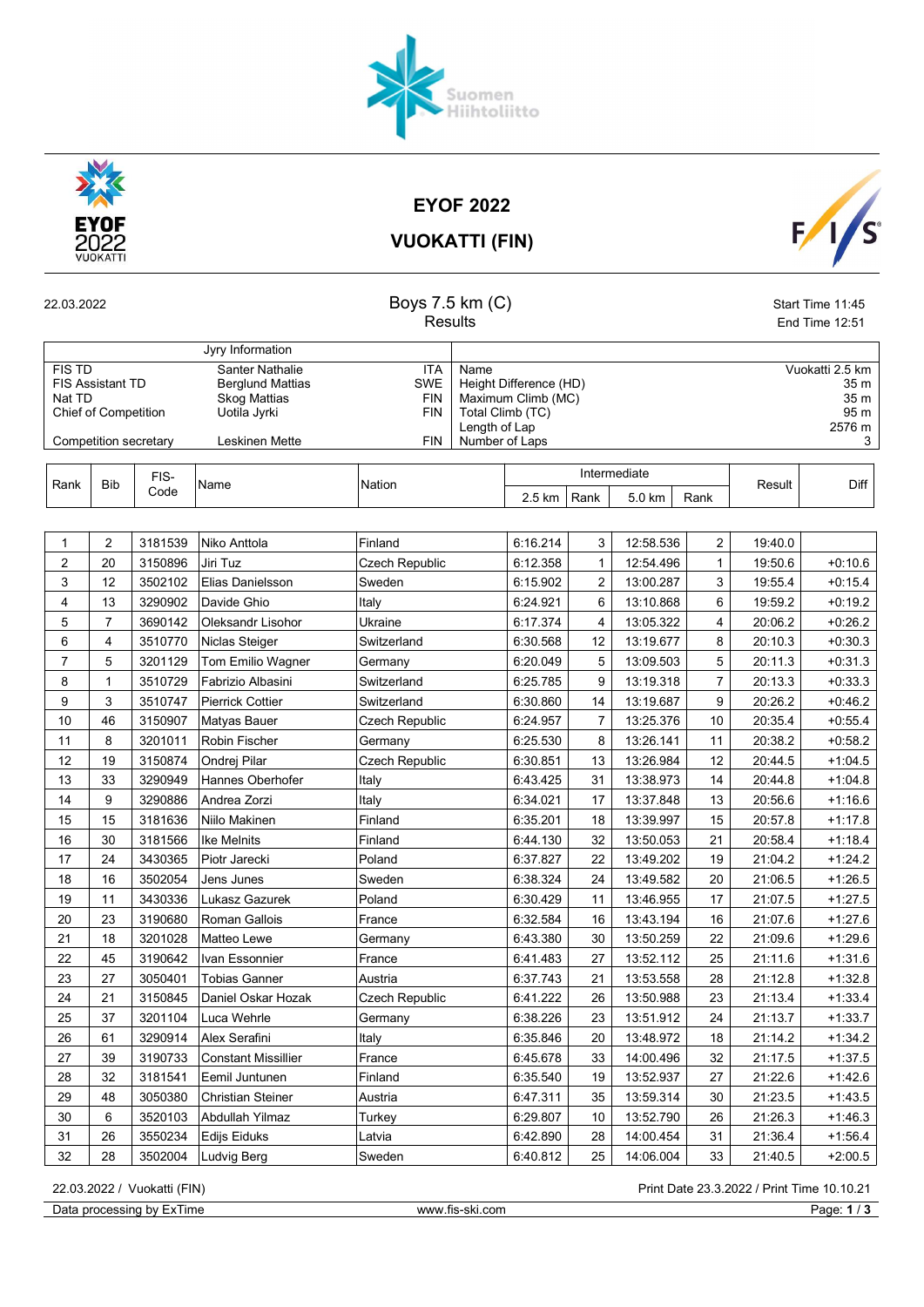## EYOF 2022

šuomen<br>Hiihtoliitto

VUOKATTI (FIN)



 $F/\sqrt{s}$ 

22.03.2022 Start Time 11:45

Results **End Time 12:51** 

|      |                                                                           | FIS-Code | Name                      | Nation     |          | Intermediate |           |      |         |           |
|------|---------------------------------------------------------------------------|----------|---------------------------|------------|----------|--------------|-----------|------|---------|-----------|
| Rank | Bib                                                                       |          |                           |            | 2.5 km   | Rank         | 5.0 km    | Rank | Result  | Diff      |
|      |                                                                           |          |                           |            |          |              |           |      |         |           |
| 33   | 53                                                                        | 3390306  | Olle Ilmar Jaama          | Estonia    | 6:53.174 | 42           | 14:10.588 | 36   | 21:44.6 | $+2.04.6$ |
| 34   | 55                                                                        | 3560177  | Nejc Stern                | Slovenia   | 6:50.827 | 39           | 14:15.645 | 37   | 21:45.1 | $+2.05.1$ |
| 35   | 10                                                                        | 3490344  | Bernat Selles Gasch       | Spain      | 6:48.332 | 36           | 14:08.549 | 34   | 21:48.1 | $+2.08.1$ |
| 36   | 25                                                                        | 3502050  | Malte Jutterdal           | Sweden     | 6:31.548 | 15           | 13:56.173 | 29   | 21:50.7 | $+2.10.7$ |
| 37   | 47                                                                        | 3050387  | Kilian Kehrer             | Austria    | 6:43.357 | 29           | 14:20.051 | 40   | 21:54.1 | $+2:14.1$ |
| 38   | 54                                                                        | 3190740  | Nathan Marseille          | France     | 6:52.660 | 41           | 14:18.792 | 38   | 21:57.1 | $+2.17.1$ |
| 39   | 17                                                                        | 3550225  | Lauris Kaparkalejs        | Latvia     | 6:49.773 | 37           | 14:10.345 | 35   | 22:01.6 | $+2:21.6$ |
| 40   | 36                                                                        | 3690145  | Volodymyr Aksiuta         | Ukraine    | 6:49.910 | 38           | 14:18.798 | 39   | 22:11.0 | $+2:31.0$ |
| 41   | 14                                                                        | 3090141  | Mario Matikanov           | Bulgaria   | 6:59.386 | 47           | 14:25.406 | 41   | 22:12.1 | $+2:32.1$ |
| 42   | 65                                                                        | 3550272  | Gustavs Marts Stana       | Latvia     | 7:01.410 | 49           | 14:33.486 | 45   | 22:15.1 | $+2:35.1$ |
| 43   | 40                                                                        | 3430375  | Adrian Kielbasa           | Poland     | 6:50.853 | 40           | 14:27.419 | 42   | 22:16.8 | $+2:36.8$ |
| 44   | 49                                                                        | 3690149  | Dmytro Romanchenko        | Ukraine    | 6:46.818 | 34           | 14:28.708 | 43   | 22:24.0 | $+2.44.0$ |
| 45   | 29                                                                        | 3020009  | Quim Grioche              | Andorra    | 7:04.448 | 52           | 14:32.944 | 44   | 22:24.1 | $+2.44.1$ |
| 46   | 31                                                                        | 3550253  | Rainers Paeglis           | Latvia     | 6:58.399 | 46           | 14:37.154 | 46   | 22:33.2 | $+2:53.2$ |
| 47   | 57                                                                        | 3430379  | Emil Koper                | Poland     | 6:55.705 | 45           | 14:39.673 | 48   | 22:38.6 | $+2.58.6$ |
| 48   | 44                                                                        | 3390294  | Holger Altmae             | Estonia    | 6:54.468 | 43           | 14:38.719 | 47   | 22:40.5 | $+3:00.5$ |
| 49   | 41                                                                        | 3740111  | Spartak Voskanyan         | Armenia    | 7:03.741 | 50           | 14:44.308 | 49   | 22:40.6 | $+3.00.6$ |
| 50   | 34                                                                        | 3460065  | Petrica Florin Iftimie    | Romania    | 6:54.525 | 44           | 14:50.733 | 51   | 22:46.9 | $+3.06.9$ |
| 51   | 58                                                                        | 3560201  | Matevz Marinko            | Slovenia   | 7:09.686 | 56           | 14:48.251 | 50   | 22:53.3 | $+3:13.3$ |
| 52   | 51                                                                        | 3050391  | Markus Hochfelner         | Austria    | 7:07.549 | 55           | 14:52.425 | 52   | 22:58.0 | $+3:18.0$ |
| 53   | 35                                                                        | 3520104  | Oguzhan Ayyildiz          | Turkey     | 7:26.367 | 61           | 15:20.683 | 59   | 23:03.2 | $+3:23.2$ |
| 54   | 52                                                                        | 3700133  | Matej Horniak             | Slovakia   | 7:10.665 | 57           | 14:57.912 | 54   | 23:03.6 | $+3:23.6$ |
| 55   | 63                                                                        | 3390302  | Ron-Antero Borissov       | Estonia    | 7:18.244 | 58           | 15:05.831 | 56   | 23:05.4 | $+3:25.4$ |
| 56   | 22                                                                        | 3460061  | Gabriel Cojocaru          | Romania    | 7:00.275 | 48           | 14:56.084 | 53   | 23:22.3 | $+3:42.3$ |
| 57   | 62                                                                        | 3560190  | Andor Pecek               | Slovenia   | 7:06.078 | 54           | 15:12.083 | 57   | 23:25.6 | $+3.45.6$ |
| 58   | 69                                                                        | 3560189  | Ozbe Mulej                | Slovenia   | 7:05.475 | 53           | 15:17.426 | 58   | 23:35.3 | $+3:55.3$ |
| 59   | 42                                                                        | 3090135  | Kristiyan Bozhilov        | Bulgaria   | 7:04.277 | 51           | 15:05.115 | 55   | 23:42.8 | $+4.02.8$ |
| 60   | 60                                                                        | 3520105  | Cumali Dogan              | Turkey     | 7:24.494 | 60           | 15:32.087 | 60   | 24:00.3 | $+4:20.3$ |
| 61   | 68                                                                        | 3520111  | Muhammed Sait Soyak       | Turkey     | 7:35.244 | 63           | 15:49.309 | 62   | 24:12.2 | $+4:32.2$ |
| 62   | 64                                                                        | 3700121  | Marko Havran              | Slovakia   | 7:31.464 | 62           | 15:44.603 | 61   | 24:19.3 | $+4.39.3$ |
| 63   | 43                                                                        | 3310062  | Aleksandar Grbovic        | Montenegro | 7:50.764 | 65           | 16:03.146 | 64   | 24:42.1 | $+5:02.1$ |
| 64   | $71$                                                                      |          | 3690144 Oleksii Kyryk     | Ukraine    | 7:23.740 | 59           | 15:55.385 | 63   | 24:45.2 | $+5:05.2$ |
| 65   | 73                                                                        | 3170080  | Asbjorn Boye              | Denmark    | 7:46.510 | 64           | 16:20.694 | 65   | 25:03.8 | $+5:23.8$ |
| 66   | 50                                                                        | 3250070  | Aevar Freyr Valbjornsson  | Iceland    | 7:51.527 | 66           | 16:24.094 | 66   | 25:08.5 | $+5:28.5$ |
| 67   | 67                                                                        | 3170076  | Eske Roennau              | Denmark    | 8:06.426 | 69           | 16:34.355 | 67   | 25:08.8 | $+5:28.8$ |
| 68   | 56                                                                        | 3250066  | Einar Arni Gislason       | Iceland    | 7:53.876 | 67           | 16:49.597 | 68   | 25:52.5 | $+6:12.5$ |
| 69   | 59                                                                        | 3250068  | Sveinbjorn Orri Heimisson | Iceland    | 8:08.279 | 70           | 17:17.269 | 70   | 26:45.0 | $+7:05.0$ |
| 70   | 70                                                                        | 3780096  | Ernest Tretjakov          | Lithuania  | 8:05.844 | 68           | 17:03.614 | 69   | 26:50.9 | $+7:10.9$ |
|      | 22.03.2022 / Vuokatti (FIN)<br>Print Date 23.3.2022 / Print Time 10.10.24 |          |                           |            |          |              |           |      |         |           |

Data processing by ExTime **Extime** www.fis-ski.com **Page: 2/3**